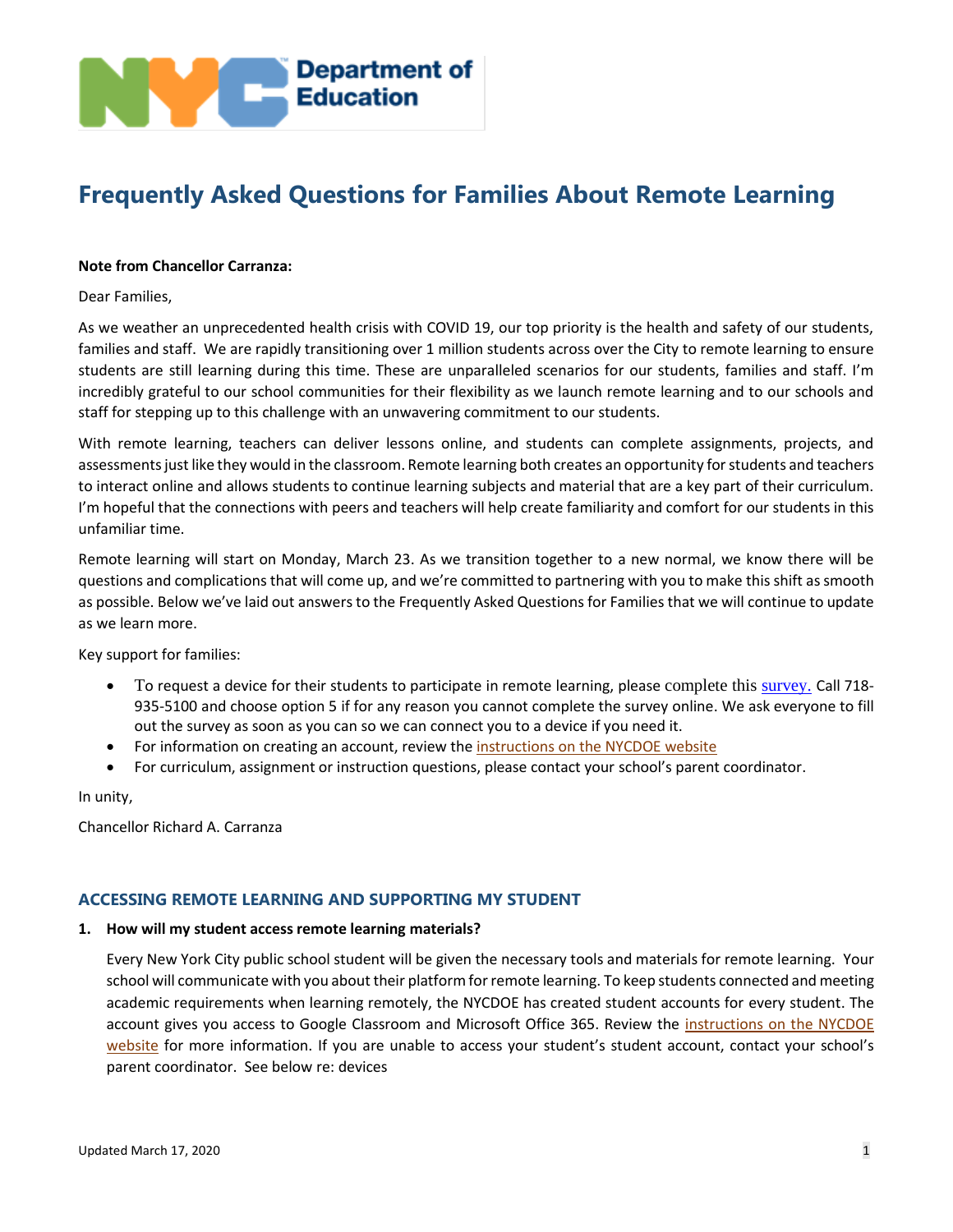

## **2. How can I contact my student's teacher if I have questions?**

Each school has established its own way to communicate with families, such as email, Microsoft Teams, or other tools. Your student's school will let you know the best way to contact teachers. If you need help, contact the school's parent coordinator. Visi[t schools.nyc.gov/find-a-school](https://schools.nyc.gov/find-a-school) if you need contact information.

## **3. How do I get an internet-enabled device if I do not have one?**

Many schools are distributing their existing inventory of laptops and tablets, and we are extending that window for pickup to make sure families have what they need. We are also asking families to complete [a survey](https://coronavirus.schools.nyc/RemoteLearningDevices) sharing their best contact information over the next few weeks as well as whether they have access to a smartphone, a laptop/tablet/computer, the internet, or none of the above. We will use the information to prioritize device distribution and inform families of pickup location.

# **ACADEMIC POLICY AND PLANNING**

# **4. How will attendance affect my student's grades?**

Schools have a system for monitoring student attendance. Schools must base students' grades primarily on their academic performance. Students cannot fail their courses because of absence. If your student's school includes attendance in grade calculations, they will not include absences due to COVID-19 in their grade calculations. Moving forward, schools will not include attendance in any grade calculations for the rest of the year.

## **5. What if my student is not able to complete their work for remote learning?**

Remote assignments carry the same weight as in-person assignments. Students are expected to participate in their school's remote learning sessions just like they are expected to attend school. Grades will be assigned for remote work and academic progress will be monitored by teachers during remote learning with flexibility to adapt this policy to remote learning conditions where students may not all have the same degree of access to devices or other supporting materials. If your student is sick or unable to join remote learning for any reason, you should contact your student's parent coordinator for guidance and support.

#### **6. How will schools grade student work with the transition to remote learning?**

While schools participate in remote learning, teachers will grade student work as usual and in alignment with the school's grading policy with flexibility to adapt this policy to remote learning conditions where students may not all have the same degree of access to devices or other supporting materials. Students are expected to complete the work and activities assigned by their teachers by their due dates. Each school has its own policies for how and when students complete late work. Contact your student's teacher or parent coordinator l if you need more information about your school's grading policies during remote learning.

## 7. **How will the transition to remote learning impact promotion decisions?**

For grades Kindergarten through 8, schools review many pieces of student work to determine if students are ready for the next grade level. For grades 9 through 12, schools make promotion decisions based on credit and exam completion, with flexibility for remote learning conditions where students may not all have the same degree of access to devices or other supporting materials. Promotion decisions must be based on academic progress and not attendance. Families should expect schools to make promotion decisions in June as they normally would. Contact your student's teacher if you are concerned about their progress and need additional support.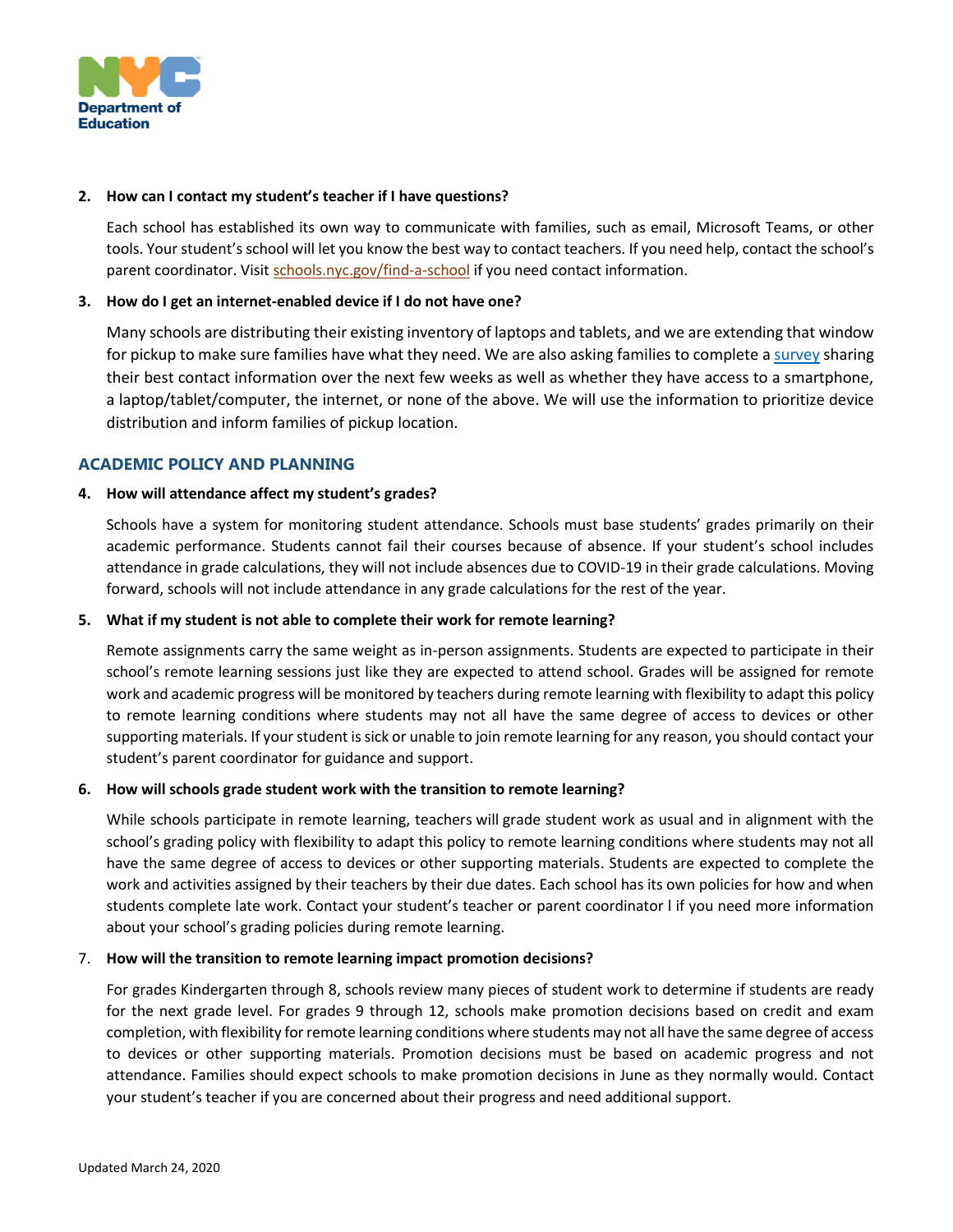

## **8. How will this affect students who are in the process of earning high school credits?**

Remote learning will focus on preparing students to be successful in their courses and Regents exams. Students will receive credit at the end of their courses if they have earned a passing grade.

## **9. How does the transition to remote learning impact physical education instruction?**

There are no exceptions to the physical education requirements. Students will participate in physical education instruction as part of remote learning so that they can continue to develop their knowledge and skills. Your student's physical education teacher will communicate the expectations for participating in physical education remotely.

# **10. How will the response to COVID-19 impact high school students who expect to graduate at the end of this school year?**

Schools will make every effort to keep students on track toward graduation. This includes supporting students to master their courses and preparing them for exams in June. Remote learning plans will help students continue with their regular courses.

At this time, NYSED has not changed the graduation requirements in response to COVID-19. Your school will communicate with you about the graduation options available to your child. Students who do not meet requirements by the end of the school year will have the opportunity to attend summer school to continue working toward a diploma.

# **11. How can I support my high schooler with activities to prepare for college and career?**

Students can use the DOE's [learn from home guidance for college and career planning](https://www.schools.nyc.gov/learn-at-home/activities-for-students/high-school) to find resources about career exploration, understanding the financial aid process and student success programs at colleges. Students can also do [virtual visits of college campuses.](https://www.youvisit.com/collegesearch/)

Your school will also inform you how to connect with your school counselor for additional support with your student's college and career plans.

# **SPECIAL EDUCATION**

#### **12. How will my child receive instruction?**

If your student is recommended for integrated co-teaching, special class, or special education teacher support services, your school will make every effort to have them continue to receive instruction from the same special education teacher(s) and/or teacher team(s) and classroom paraprofessional(s) that usually teach them. Someone from your school will contact you to discuss how instruction will be delivered.

#### **13. Will my child's IEP meeting still take place?**

Yes. IEP meetings will be conducted by phone.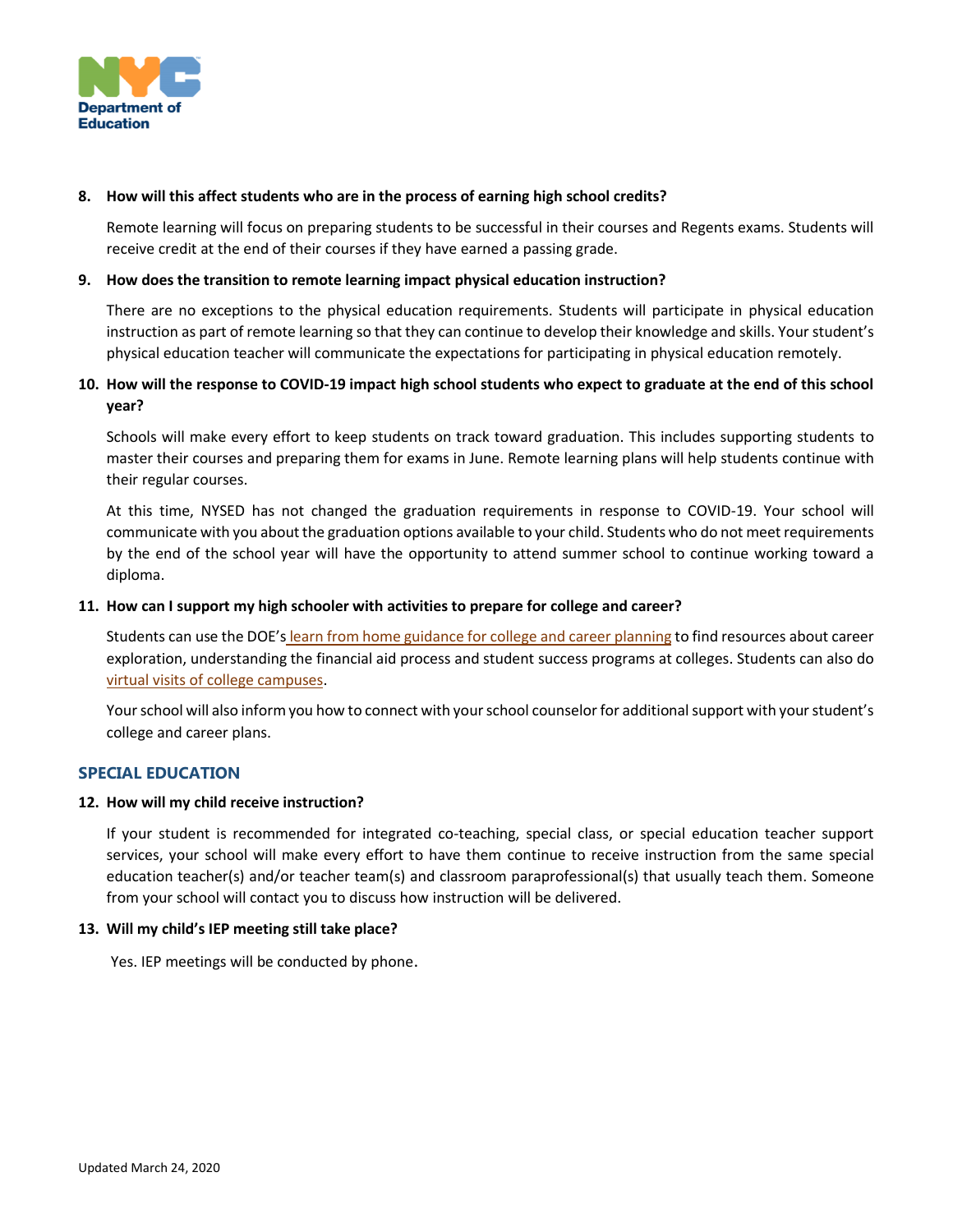

#### **14. Will I be able to make a referral for initial evaluation or reevaluation?**

Parents can make a referral by emailing the principal or **[specialeducation@schools.nyc.gov](mailto:specialeducation@schools.nyc.gov)**, or by calling 311. Assessments may be conducted remotely.

## **15. Will my child still receive their related services?**

Related services will be provided via teletherapy, or video-conferencing where clinically appropriate. Providers and schools will contact families to discuss the service plan for each student. Providers will also give families information about activities that can be done at home to reinforce the related services work.

#### **16. Will my child still have access to assistive technology?**

Schools will work with families to ensure that devices are provided to families of students recommended for Assistive Technology, and will contact families to make those arrangements.

# **17. Preschool, Charter Schools, and Non-Public Schools?**

Charter schools and non-public schools will contact families to discuss their plan for serving students while schools are closed. Students will receive SETSS, SEIT, and related services remotely, whenever appropriate, in the same manner such services are provided to students in district schools.

# **MULTILINGUAL / ENGLISH LANGUAGE LEARNERS**

#### **18. How will my student receive services?**

Every school will create a remote learning plan to ensure that English language learners and former English language learners receive targeted instruction in English with the appropriate amount of supports in their home language. Your school will continue to consider your student's specific strengths and needs, such as their current level of proficiency in English and the academic areas where they need the most support. These services will be provided by and in collaboration with an appropriately certified teacher.

#### **19. How can I change the language on my device to my preferred language?**

You can change the default language and settings to a preferred language on most computers, phones, and tablets. This option is commonly found under the "Settings" section of your device.

- To change the language on your iPhone, iPad, or iPod touch[, follow these directions.](https://support.apple.com/en-us/HT204031)
- To change the language on your Android device[, follow these directions.](https://www.wikihow.tech/Change-the-Language-in-Android)

# **20. How can I translate online content into another language?**

Google Translate is a free, online application available on most devices. It can also be used without internet connection once downloaded onto your device. Google Translate can be used to translate text, handwriting, speech, and websites in over 100 different languages.

Follow these directions to download Google Translate:

- On your computer, install the Google Chrome web browser if you have not already. Google Chrome includes the Google Translate feature.
- For iPhones and iPads, download the Google Translate app from th[e app store.](https://apps.apple.com/us/app/google-translate/id414706506)
- For Android devices, download the Google Translate app on [Google Play.](https://play.google.com/store/apps/details?id=com.google.android.apps.translate&26hl=en)